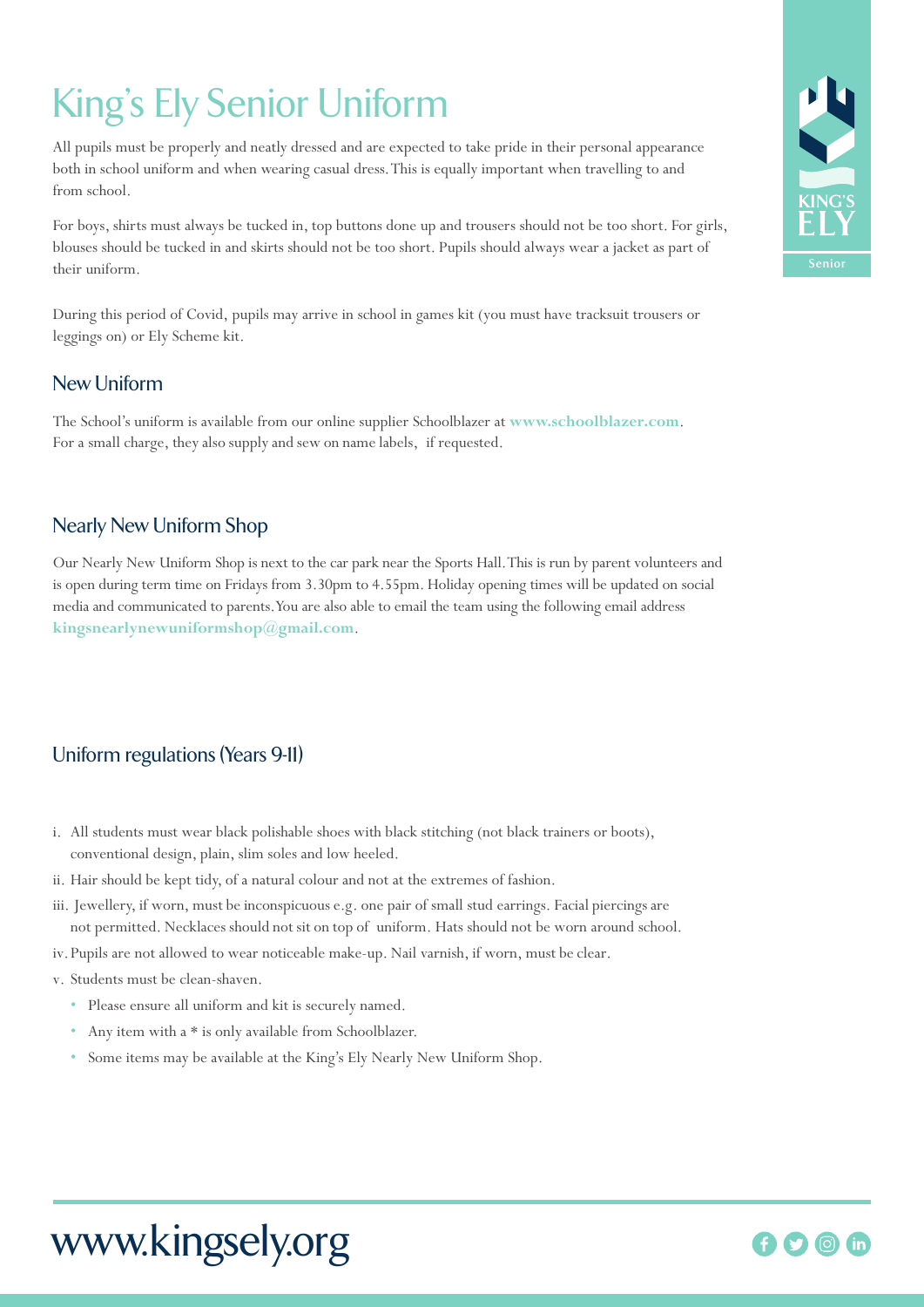## Boys School Uniform

#### **Essential**

- Navy pinstripe suit\*
- KES tie\*
- White shirts (available from Schoolblazer)
- Dark grey or black socks

#### **Optional**

- Navy (recommended) or duck egg jumper\*
- Plain dark coat (worn over jacket and must cover the jacket
- Plain dark scarf

## **Boys Sports Kit**

#### **Essential**

- Mid-layer top and training pants (tracksuit)\*
- Navy fitness t-shirt\*
- Reversible rugby shirt\*
- Navy crested rugby shorts\*
- Navy and duck egg games socks\*
- Sports trainers
- Navy swimwear

#### **Optional**

- Navy base layer top\* & base layer shorts\*
- Soft shell jacket\*
- PE shorts\*
- House rugby shirt (ordered through Houses)
- Shin pads (if opting for football)
- Football/rugby boots (if opting for these sports)
- Gum guard (for hockey and rugby)

## Ely Scheme Uniform (Year 9)

\* Ely Scheme rugby shirt, school tracksuit or navy activity trousers & navy or black waterproof jacket

## Girls School Uniform

#### **Essential**

- Navy pinstripe suit\*
- White collared blouse (available from Schoolblazer)
- Navy or black tights

#### **Optional**

- Navy or duck egg v-neck jumper\*
- Plain dark coat (worn over jacket and must cover the jacket
	- Plain dark scarf

#### Girls Sports Kit

#### **Essential**

- Mid-layer top and training pants (tracksuit)\*
- Duck egg fitness t-shirt\*
- Skort\*
- Navy and duck egg games socks\*
- Sports trainers
- Navy or black, one-piece swimwear

#### **Optional**

- Full length navy\* or black plain fitness leggings (only a discreet logo allowed, no mesh)
- PE shorts\*
- Navy base layer top\* & base layer shorts\*
- Soft shell jacket\*
- House shirt (ordered through Houses)
- Shin pads (if opting for hockey)
- Astro trainers (if opting for hockey)
- Gum guard (for hockey or rugby)





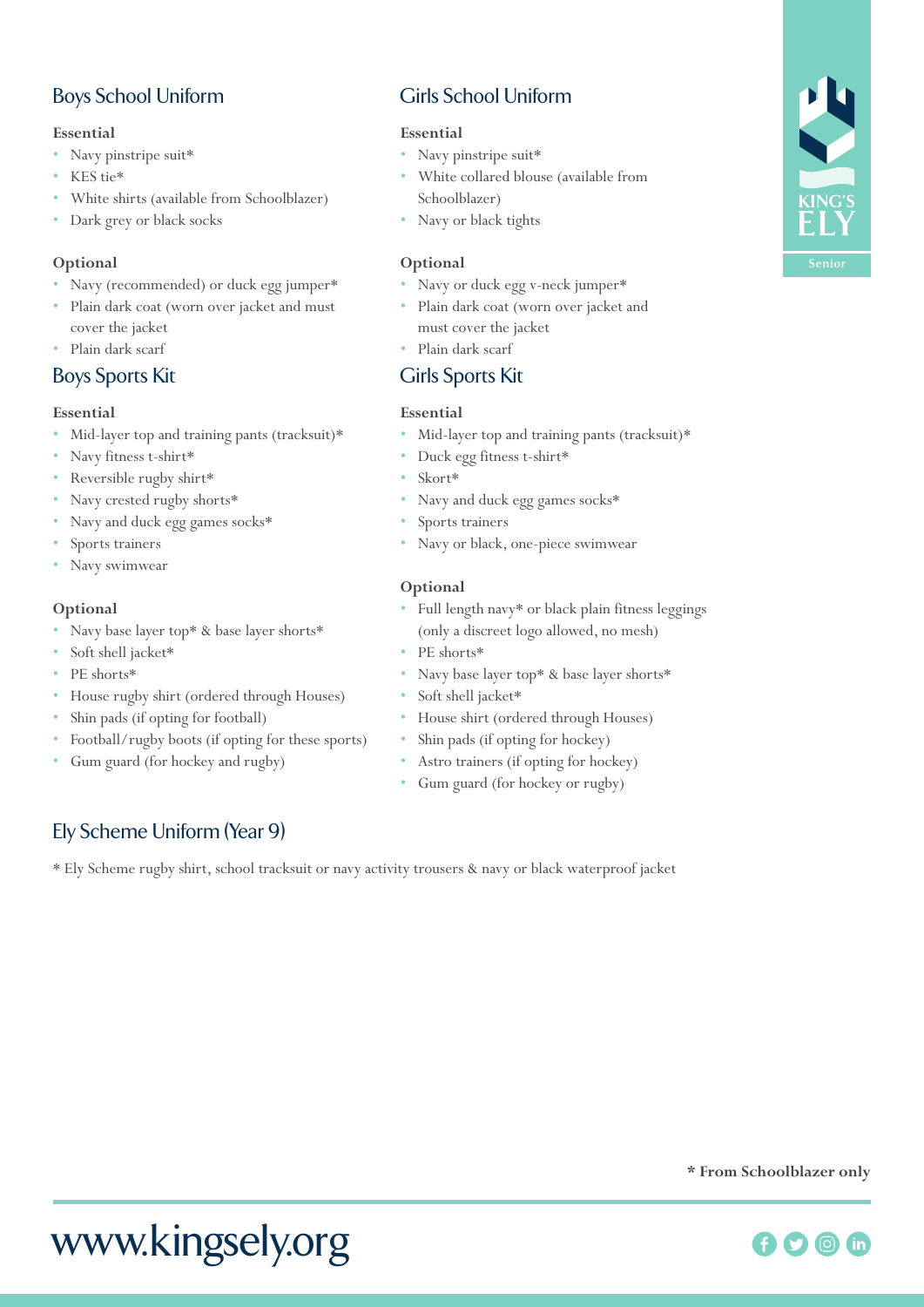# King's Ely Sixth Form Uniform

## Dress Regulations (Sixth Form)

The Sixth Form sets the standards for the whole school, both in behaviour and dress. Members of the Sixth Form are expected to present a professional appearance throughout the working day. Guidelines cannot be exhaustive, but it is expected that each student will dress according to the spirit, as well as according to the letter, of these guidelines.

- i. **Shoes:** All students must wear plain black or dark brown shoes of a conventional design (eg. Oxfords, brogues, court shoes and pump shoes) slim soles and low heeled . Boots, leather sneakers/trainers, canvas shoes are **not** permitted.
- ii. **Hair:** hair should be kept tidy, of a natural colour and not at the extremes of fashion. Hats should not be worn around school.
- iii.**Jewellery:** if worn, must be inconspicuous. Facial piercings are not permitted. Necklaces should not sit on top of uniform.
- iv. **Make-up:** if worn, should be subtle (eg. neutral colours, no heavy eye liner/mascara). Nail varnish, if worn, must be clear.
- v. Students must be clean shaven.

#### Boys

- **Dark Suit**
- **Collared shirt with tie**
- **A plain v-neck, smart half-zip or roundneck pullover** may be worn under the jacket. Hooded tops, sweatshirts, school sports tops or oversized jumpers are not permitted.
- **A smart, plain, dark-coloured coat** may be worn over the jacket. It does NOT replace the wearing of a jacket.
- **You must wear your jacket at all times when moving around campus.**

#### Girls

- **Dark trouser suit or tailored jacket & skirt/dress of muted colour.** Tight fitting skirts of jersey or leather fabric are NOT permitted.
- Shirt, blouse or formal top (which can be short/long sleeved) should be worn under the jacket.
- **A plain v-neck, smart knitted half zip or round-neck pullover** may be worn under a jacket. Hooded tops, sweatshirts, school sports tops or oversized jumpers are not permitted.
- **Plain, non-patterned tights** black, grey, or neutral in colour.
- **A smart, plain, neutral-coloured coat** may be worn over the jacket. It does NOT replace the wearing of a jacket, and it must cover the jacket.
- **You must wear your jacket at all times when moving around campus.**



## www.kingsely.org

## 00 th